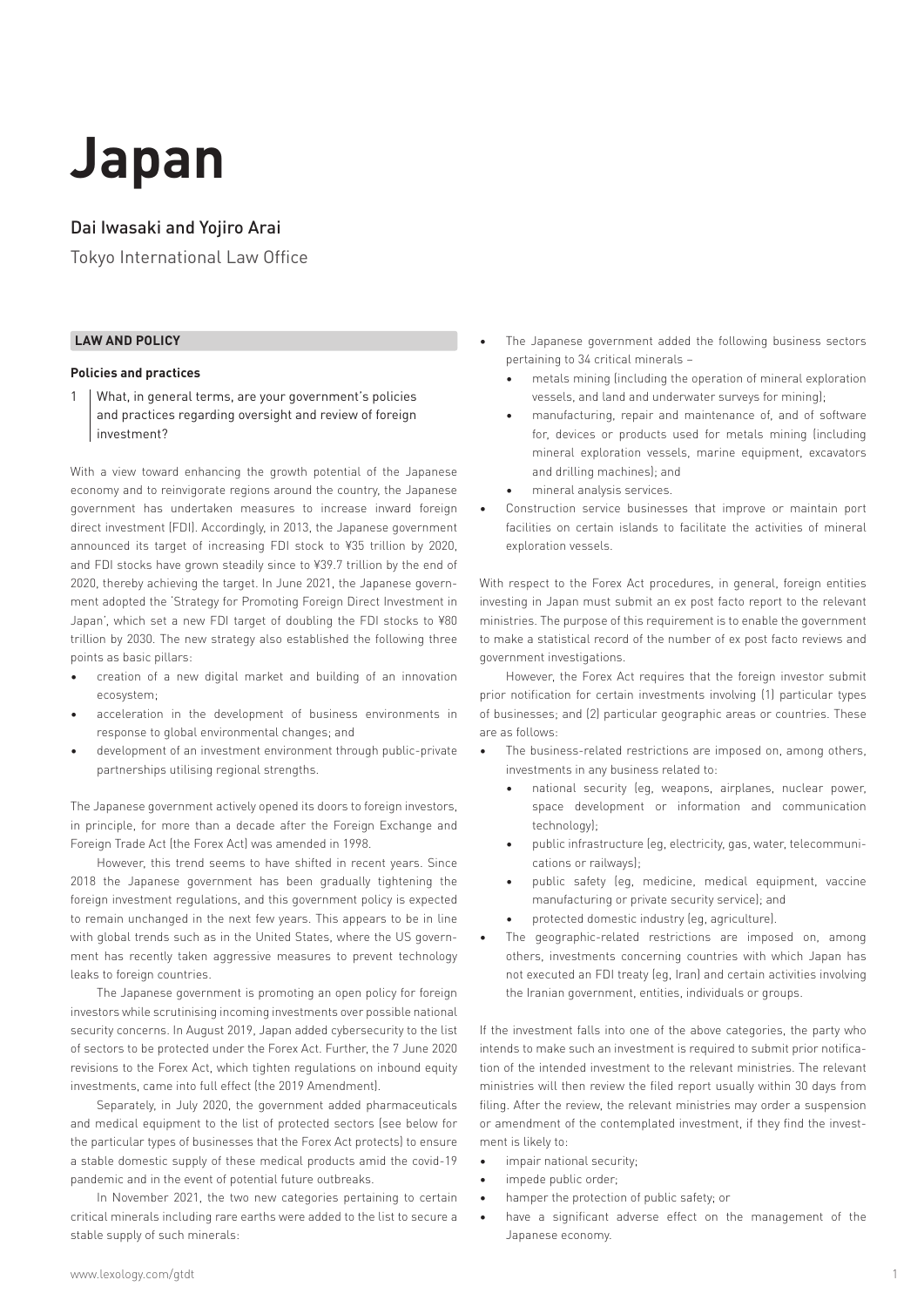To date, the Japanese government has rarely exercised its authority to issue an investment suspension order under the current Forex Act. In fact, since liberalisation of FDI in 1980, there has been only one case where the ministries have actually issued a suspension order.

This first, and to date only, investment suspension order was issued in 2008. At that time, The Children's Investment Master Fund (TCI), a UK-based activist fund, intended to purchase up to a 20 per cent stake in J-Power, a Japanese electric utility owning core infrastructure including nuclear plants and power lines. The relevant ministers announced that, upon their review, including a series of interviews with TCI, the investment risked impairing J-Power's financial condition, reducing future capital expenditure or maintenance spending on fundamental infrastructures, and causing negative effects on the construction and maintenance of the Ohma nuclear fuel recycling plant. A Ministry of Finance official publicly described the Japanese government's position in this instance as exceptional given that all other foreign investments have been approved since the Forex Act was enacted in 1980.

# **Main laws**

2 What are the main laws that directly or indirectly regulate acquisitions and investments by foreign nationals and investors on the basis of the national interest?

The Forex Act (along with supplemental regulations) is the main law.

Further, the following other laws regulate investments by foreign nationals or set the upper limit of holding ratios by foreign nationals in specific business sectors:

- the Broadcast Act;
- the Radio Act;
- the Civil Aeronautics Act;
- the Consigned Freight Forwarding Business Act;
- the Mining Act;
- the Ships Act; and
- the Act on Nippon Telegraph and Telephone Corporations.

# **Scope of application**

3 | Outline the scope of application of these laws, including what kinds of investments or transactions are caught. Are minority interests caught? Are there specific sectors over which the authorities have a power to oversee and prevent foreign investment or sectors that are the subject of special scrutiny?

The Forex Act is applied to foreign investments carried out by foreign investors in the following situations, among others:

- the acquisition of 1 per cent or more of shares of listed companies;
- the acquisition of shares of unlisted companies from a domestic investor;
- the transfer of shares from a non-resident individual to a foreign investor (where a non-resident acquired these shares while a resident);
- when consent is sought for any material change to corporate objects, or to other matters having a material impact on the management of the target company or companies;
- the transfer of a business from a Japanese entity;
- the establishment of a branch, factory or other business office (excluding a representative office) in Japan or substantially changing the type or business objectives of such a branch, factory or other business office, excluding those with the business objectives of:
	- banking;
	- foreign insurance;
	- gas;
	- electricity;
	- certain types of securities;
- investment management;
- foreign trust; and
- fund transfer;
- the extension of loans to Japanese corporations exceeding certain thresholds; and
- the acquisition of private placement bonds issued by a Japanese corporation exceeding certain thresholds.

The following two sections look in detail at regulation under the Forex Act in the cases of an acquisition of listed company shares and an acquisition of unlisted company shares.

#### **Acquisitionoflisted company shares**

A foreign investor is generally required to file a prior notification if it acquires 1 per cent or more shares in a listed company that conducts business in the protected sectors under the Forex Act (Designated Business Sectors). If required, the authorities will review the transaction to determine whether the investment is likely to threaten national security, disrupt public order or hamper the protection of public safety. There are no rules or regulations requiring special scrutiny for any particular sectors in such reviews. Designated Business Sectors include:

- manufacturing of weapons and certain related products;
- manufacturing of satellites, rockets and certain related products;
- manufacturing of nuclear plants and certain related products; and
- manufacturing of semiconductor devices.

However, as the prior notification for a listed company's share purchase (PN-SP) may impose an undue burden on a foreign investor, two exemptions (discussed below) are available if three criteria (Basic Criteria) are satisfied: (1) a foreign investor or its closely related person (eg, its board member, employee, and that of its subsidiary, etc) will not become a board member of the target company; (2) a foreign investor will not propose to the general shareholders meeting a transfer or disposition of important business activities of the target company; and (3) a foreign investor will not have access to non-public information about the target's technologies that may impact Japanese national security or public welfare.

The first exemption, Blanket Exemption, is available to financial institutions that are licensed or registered under financial regulatory laws in Japan and other jurisdictions, including: securities firms; banks; insurance companies; asset management companies; trust companies (excluding those solely engaged in custody businesses); registered investment companies (including mutual funds and exchange-traded funds); and high-frequency traders (only those registered in Japan). This exemption, however, is not available to foreign state-owned enterprises (SOEs).

The Blanket Exemption provides a comprehensive exemption from filing a PN-SP. A post-facto report, however, will be required when the investor's total shareholding reaches 10 per cent or more for each transaction.

The second exemption, Regular Exemption, is generally applicable for foreign investors as well as sovereign wealth funds and public pension funds accredited by the Ministry of Finance, but not for (1) an investor with a record of sanctions for violation of the Forex Act; and (2) SOEs. The Regular Exemption's scope depends on whether a target conducts business in 'Core Sectors', which are those sectors in the Designated Business Sector that the government designates as significantly posing a national security risk (eg, armaments, aerospace, nuclear power and dual-use technologies that can be diverted to military use). Core Sectors also include oil, railways, utilities, telecommunications and cybersecurity.

If a target does not conduct business in any of the Core Sectors, a foreign investor will be exempted from filing a PN-SP. However, the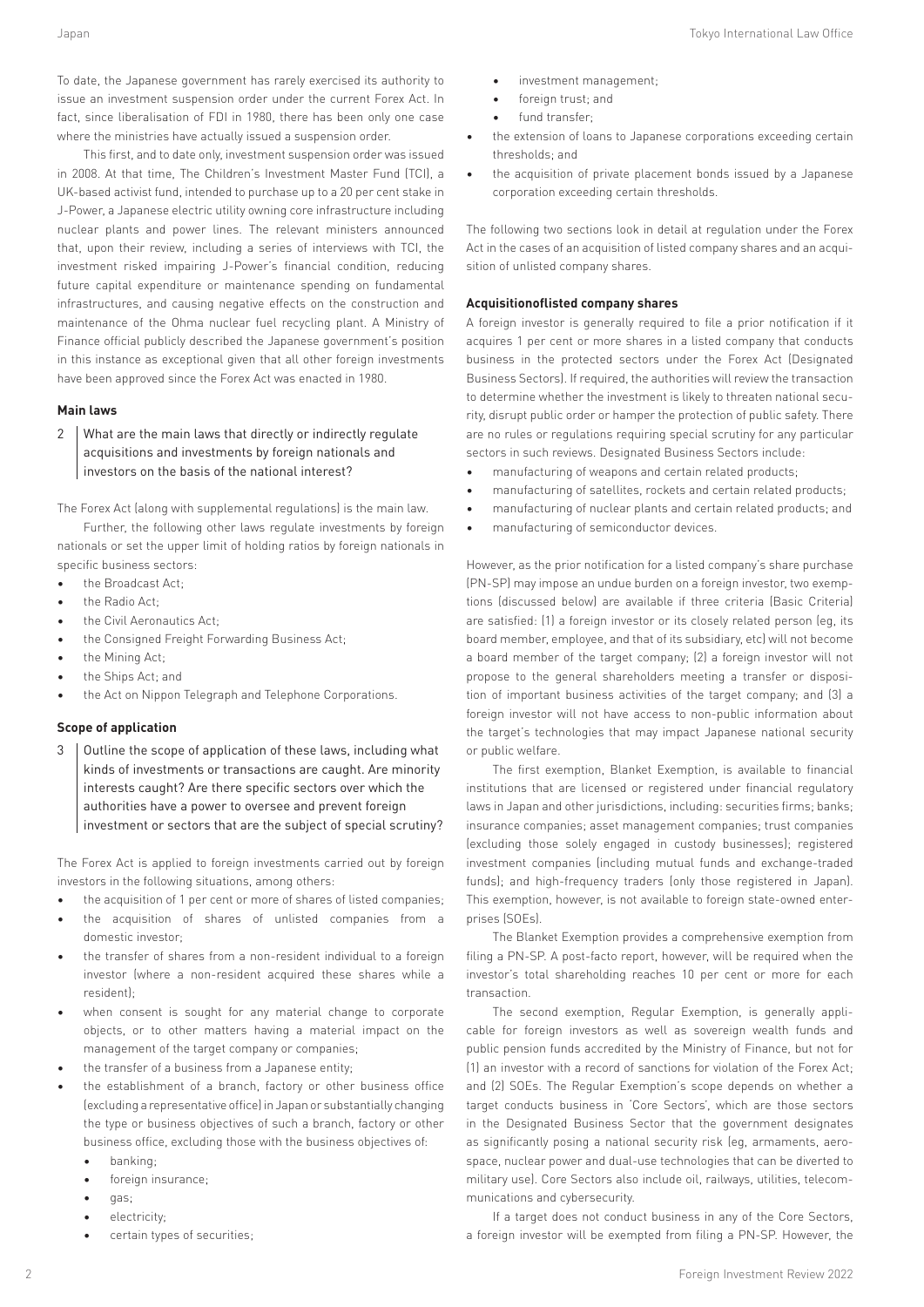foreign investor will be required to file a post-facto report for a listed company's share purchase when the investor's total shareholding reaches: (1) 1 per cent for the first time; (2) 3 per cent for the first time; and (3) 10 per cent or more for each transaction. A post-facto report will not be required for a second and subsequent transaction reaching 1 per cent or 3 per cent.

If a target conducts business in any of the Core Sectors, a foreign investor will be exempted from filing a PN-SP only if it holds less than 10 per cent of the shares and two other requirements are satisfied: (1) the foreign investor will not attend and will not have their designated persons attend the target's board or committee meetings that make important decisions for its business in the Core Sector; and (2) the foreign investor will not make proposals in writing to the board or board members individually requiring responses or actions within a specific deadline.

#### **Acquisition of unlisted company shares**

If a foreign investor acquires one or more shares in an unlisted company that is engaged in the Designated Business Sectors from a resident of Japan, prior notification is generally required. An exemption, however, is available if the Basic Criteria are satisfied and a target does not conduct business in any of the Core Sectors. A post-facto report, however, will be required even if this exemption applies to the share purchase.

Separately, if a foreign investor acquires 10 per cent or more shares in an unlisted company that is not engaged in the Designated Business Sectors from a resident of Japan, a post-facto report is required.

Moreover, prior notification is generally required if a foreign investor acquires one or more shares in an unlisted company that is engaged in any of the Designated Business Sectors from a non-resident of Japan. A foreign investor may be able to obtain an exemption, however, if the Basic Criteria are satisfied and a target does not conduct business in any of the Core Sectors. Even with the exemption, a post-facto report will be required on acquisition of one or more shares in an unlisted company.

While prior notification is not required for a share purchase in an unlisted company that is not engaged in any of the Designated Business Sectors from a non-resident of Japan, other post-facto reports may be required depending on the method of payment that a seller and purchaser use.

#### **Definitions**

# 4 How is a foreign investor or foreign investment defined in the applicable law?

The Forex Act defines a 'foreign investor' as: (1) a non-resident individual; (2) a corporation, partnership, association or other entity established under a foreign jurisdiction or having its principal office in a foreign country; (3) a corporation established under Japanese law of which the ratio of the sum of the voting rights directly or indirectly held by those listed in item (1) or (2) is 50 per cent or more, including through entities of which the ratio of the voting rights held by those listed in item (1) or (2) is 50 per cent or more; and (4) a corporation, partnership, association or other entity in which the majority of either the officers (eg, directors) or the representative officers are non-resident individuals.

Further, the definition of foreign investor for certain types of limited partnership has been changed since the 2019 Amendment. Both general partners and limited partners of a partnership had been individually subject to the notification requirement, but under the 2019 Amendment, only the partnership itself (through its general partner) will be subject to the notification requirement.

# **Special rules for SOEs and SWFs**

 $5$  Are there special rules for investments made by foreign state-owned enterprises (SOEs) and sovereign wealth funds (SWFs)? How is an SOE or SWF defined?

SOEs are not able to enjoy exemptions from prior notification.

However, SWFs that are deemed not to pose a risk of threatening national security are eligible for an exemption from prior notification of a listed company stock purchase if accredited by the Ministry of Finance.

For an SWF to obtain accreditation, the Ministry of Finance will enter a memorandum of understanding (MOU) with the SWF if the Ministry believes both of the following conditions are satisfied:

- the SWF's investment activity is only for economic return; and
- the SWF's investment decision is made independently of its government.

The decisions to enter an MOU and for accreditation are not made public.

#### **Relevant authorities**

6 Which officials or bodies are the competent authorities to review mergers or acquisitions on national interest grounds?

The Minister of Finance and the minister with jurisdiction over the targeted business are the competent authorities to review mergers or acquisitions under the Forex Act. Though the decision-making authorities are such ministers, all of the applications, notifications or post-facto reports, which are required under the Forex Act, must be submitted through the Bank of Japan.

Examples of the jurisdictions of the ministers are follows:

- the Prime Minister: banks, trusts, security business, insurance businesses and investment advisers;
- the Minister of Finance: import and export of precious metals and import and export of alcohol;
- the Minister of Agriculture, Forestry and Fisheries: agriculture and fishery and the manufacture of food or beverages;
- the Minister of Health, Labour and Welfare: pharmaceutical matters and medical devices; and
- the Minister of Economy, Industry and Technology: manufacture, sales, import and export of aircraft, weapons and electricity.
- 7 | Notwithstanding the above-mentioned laws and policies, how much discretion do the authorities have to approve or reject transactions on national interest grounds?

For those transactions only requiring ex post facto reports, the authorities do not have any discretion to either approve or reject the transactions as the ex post facto reports are required mostly for the purpose of statistical analysis.

However, in reviewing the transactions subject to the prior notification requirement, the authorities (the Minister of Finance and the minister with jurisdiction over the targeted business) have, theoretically, relatively broad discretion under the Forex Act.

# **PROCEDURE**

# **Jurisdictional thresholds**

8 | What jurisdictional thresholds trigger a review or application of the law? Is filing mandatory?

The Foreign Exchange and Foreign Trade Act (the Forex Act) imposes prior notification requirements on investments into certain limited areas of businesses and investments involving certain geographical regions.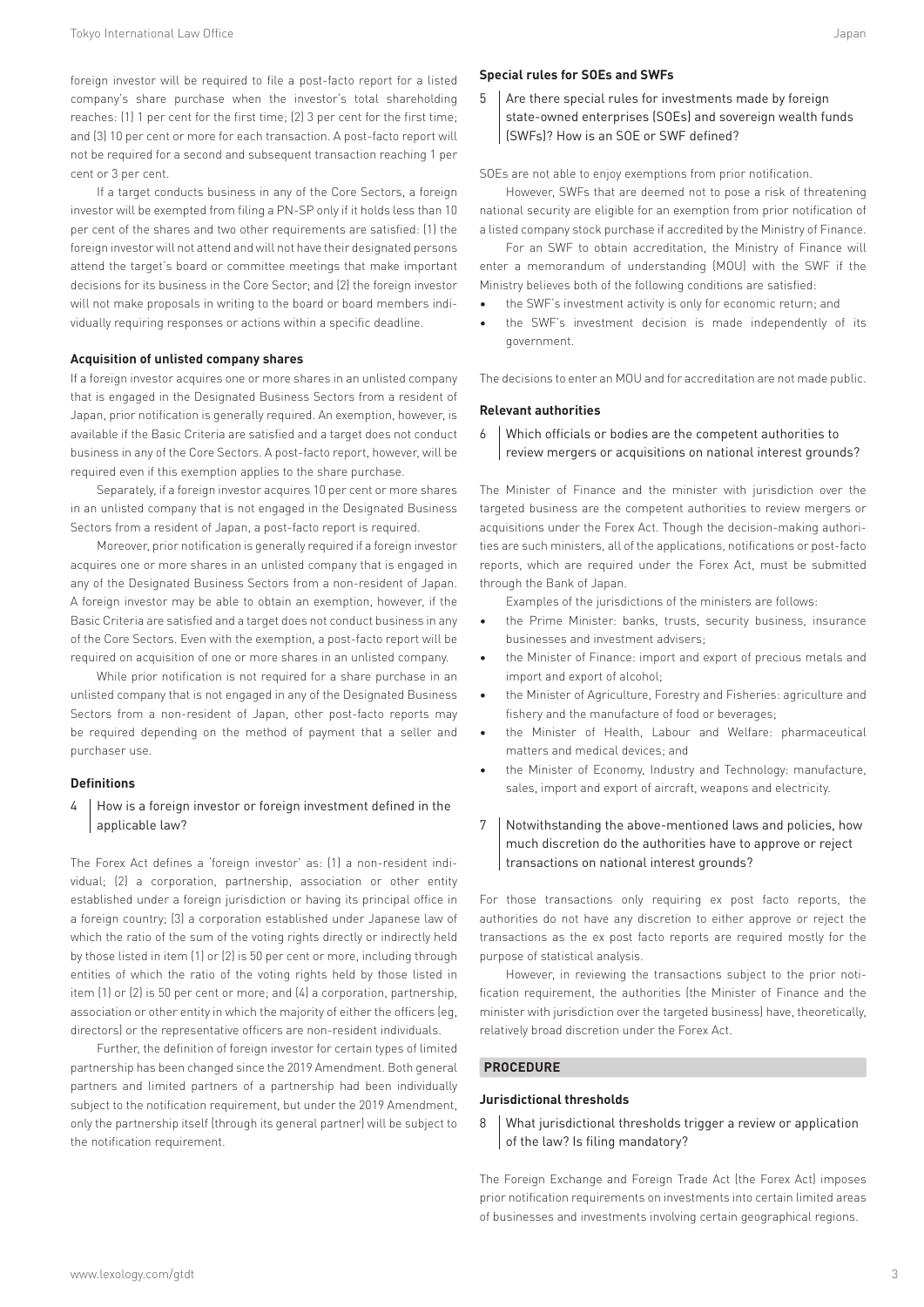As long as the intended investment falls into one of these categories, the filing is mandatory and there are no numerical threshold-based exemptions such as turnovers or asset size. Even in cases where the business triggering the prior notification is small relative to the size of the overall business, the filing requirement could be triggered. For instance, if an electric manufacturer's batteries are used in satellites, then prior notification might be required. As the waiting period for prior notification could delay the entire transaction, a careful review of the targeted company is highly recommended, especially when it conducts a wide range of business activities such as electronics manufacturers.

# **National interest clearance**

9 | What is the procedure for obtaining national interest clearance of transactions and other investments? Are there any filing fees? Is filing mandatory?

The prior notification application must be submitted to the Minister of Finance and the minister with jurisdiction over the targeted businesses via the Bank of Japan. Application forms are available at the Bank of Japan's website. There are no filing fees.

The relevant ministers will review the applications, and may require hearings, written responses to inquiries and submission of additional documents.

If the investment does not fall into the categories requiring a mandatory filing, the authorities do not have power to intervene in the transaction.

10 Which party is responsible for securing approval?

A foreign investor is responsible for securing government approval. Therefore, if the investment falls into the category triggering the need for prior notification, in Japanese business practice it is strongly recommended to include a conditions precedent clause to the consummation of the transaction so that the parties are not obliged to make the investment during the waiting period.

# **Review process**

11 | How long does the review process take? What factors determine the timelines for clearance? Are there any exemptions, or any expedited or 'fast-track' options?

Under the Forex Act, if prior notification is required, the investor must wait to close the investment for 30 days after the Bank of Japan's acceptance of the application. However, such a waiting period normally will be shortened to two weeks from the acceptance in accordance with the relevant ordinance. Moreover, with an aim to facilitate more inward foreign direct investment, the Ministry of Finance and other relevant ministries have implemented expedited fast-track options for greenfield investment (ie, certain investments involving a wholly owned Japanese subsidiary), rollover investments (ie, certain investments, the same type of which were previously filed within six months by the same investor) and passive investments (ie, certain investments that the investor undertook so as not to proactively participate in the management or to take control of the company). If the fast-track option applies, the waiting period will be further reduced to five business days.

However, if the authority finds that there needs to be a review procedure on whether the investment is likely to threaten national security, disrupt public order or compromise public safety, the waiting period can be extended up to five months. Given the recent trend to encourage foreign investment, the Ministry of Finance and other relevant ministries may give the foreign investor an opportunity for prior consultation or may request *sua sponte* more details about the potential investment before the prior notification is submitted. Therefore, a foreign investor should be mindful that the timeline for submission of a prior notification

may be extended, especially if the foreign investor seeks to invest in one of the secured categories of business.

12 Must the review be completed before the parties can close the transaction? What are the penalties or other consequences if the parties implement the transaction before clearance is obtained?

An investor may not close the transaction for which prior notification is required for the relevant waiting period. If the investor closes the transaction in violation of this time restriction, the investor will be subject to criminal penalties, including imprisonment of up to three years or a fine, or both. The fine will be up to three times the amount of the investment or ¥1 million, whichever is higher.

# **Involvement of authorities**

13 Can formal or informal quidance from the authorities be obtained prior to a filing being made? Do the authorities expect pre-filing dialogue or meetings?

The Bank of Japan accepts general enquiries about Forex Act filing procedures via the telephone.

The Ministry of Finance and other relevant ministries are generally open to pre-filing consultation for any substantive enquiries. Although such a pre-filing consultation is voluntary, it is recommended for an investor to conduct pre-filing consultations, especially if there is any ambiguity in terms of the application of relevant laws and regulations. The Ministry of Finance and other relevant ministries may also *sua sponte* request a pre-filing consultation.

# 14 When are government relations, public affairs, lobbying or other specialists made use of to support the review of a transaction by the authorities? Are there any other lawful informal procedures to facilitate or expedite clearance?

The Ministry of Finance and the minister with jurisdiction over the targeted businesses will review the application. As there has only ever been one case where a suspension order was issued, investors typically do not utilise government relations, public affairs lobbyists or other specialists to support the review of the transaction. Other than cooperating fully with the review process, such as providing necessary information that is requested or promptly providing answers to enquiries, there are no other informal procedures to facilitate or expedite clearance.

The waiting period will be expedited as a default rule set by the relevant ordinance.

# 15 What post-closing or retroactive powers do the authorities have to review, challenge or unwind a transaction that was not otherwise subject to pre-merger review?

The competent authorities have the power to issue an order requiring the foreign investor who failed to make prior notification to divest all or a part of the shares that were acquired or to take such other measures, if necessary, upon seeking an opinion from the Ministry of Finance's Council on Customs, Tariffs, Foreign Exchange and other Transactions.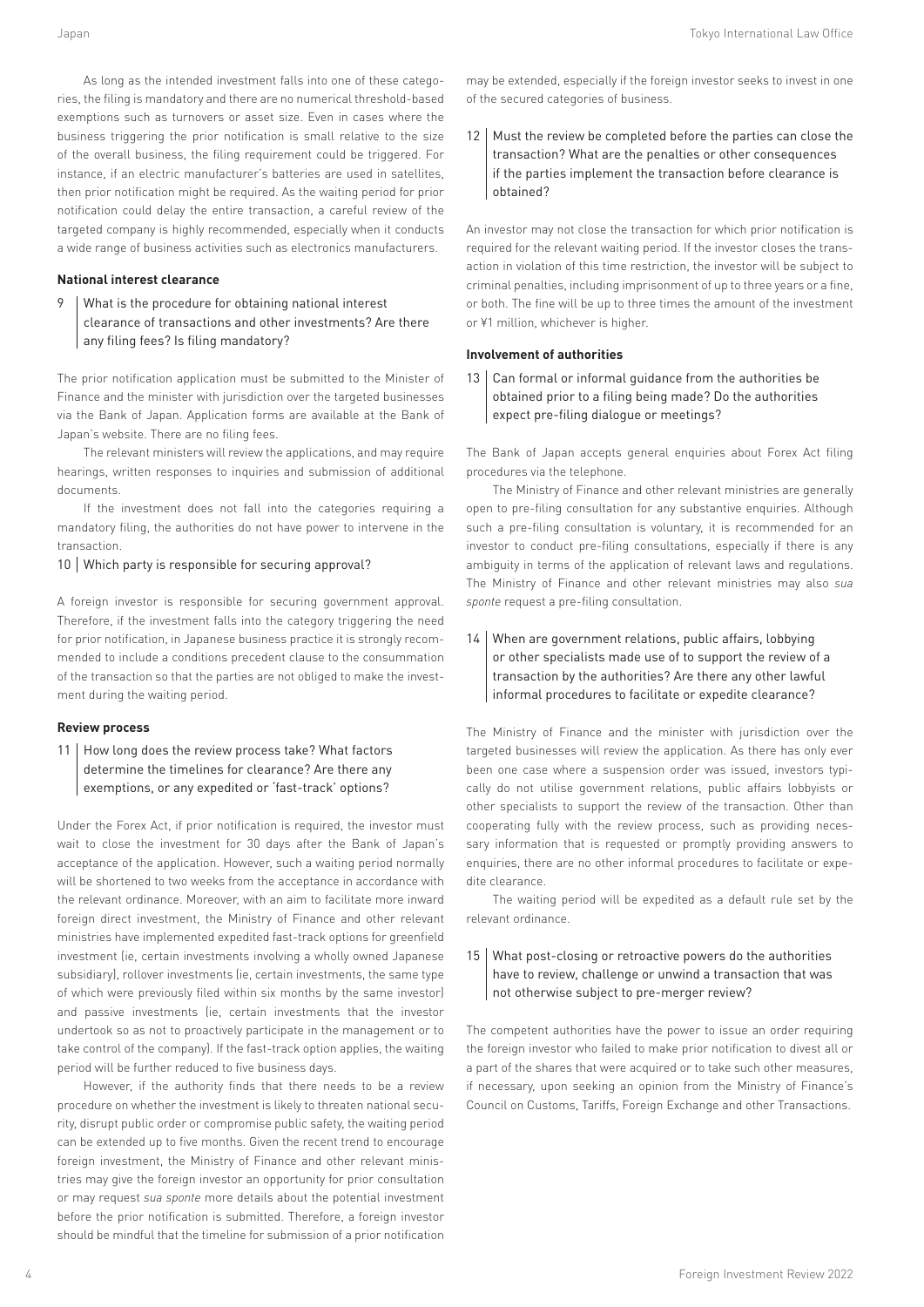# **SUBSTANTIVE ASSESSMENT**

# **Substantive test**

16 What is the substantive test for clearance and on whom is the onus for showing the transaction does or does not satisfy the test?

The authorities will review an investment subject to prior notification to assess whether it is likely to threaten national security, disrupt public order, compromise public safety or have a significant adverse effect on management of the Japanese economy. For example, the Ministry of Finance and the Ministry of Economy, Trade and Information issued an order to suspend the Children's Investment Master Fund's proposed investment in a Japanese power company as there was a likelihood that the investment might compromise public safety.

The investor has the burden of proof to show that the transaction does not fall into any of the above-mentioned categories.

# 17 | To what extent will the authorities consult or cooperate with officials in other countries during the substantive assessment?

The Japanese authorities have continually stressed that the Foreign Exchange and Foreign Trade Act (the Forex Act) restrictions are consistent with international standard rules such as the Organisation for Economic Co-operation and Development Codes of Liberalisation of Capital Movements and of Current Invisible Operations. The 7 June 2020 revision to the Forex Act authorises the Japanese government to exchange information with foreign governments for the purpose of regulatory enforcement by foreign governments or authorities.

# **Other relevant parties**

# 18 What other parties may become involved in the review process? What rights and standing do complainants have?

Before issuing an order to suspend or change the content of an investment, the relevant ministers are required to receive input from the Ministry of Finance's Council on Customs, Tariffs, Foreign Exchange and other Transactions (the Council). The Council comprises academic experts nominated by the Minister of Finance. There are no procedures for allowing the foreign investor applicant/complainant to participate in the review process. Therefore, the complainants have no rights or standing. Moreover, competitors or customers may not be involved in the review process.

# **Prohibition and objections to transaction**

19 | What powers do the authorities have to prohibit or otherwise interfere with a transaction?

The Minister of Finance and the minister with jurisdiction over the targeted business have the power to order an investor to suspend or change the content of the investment, but only upon the investor's refusal to implement the recommendation from the relevant ministers.

# $20$  | Is it possible to remedy or avoid the authorities' objections to a transaction, for example, by giving undertakings or agreeing to other mitigation arrangements?

Other than regular advocacy activities, there is no remedy or way to avoid the authorities' recommendations or objections to an investment subject to the Forex Act. However, the authorities' decision can be formally challenged.

# **TOKYO INTERNATIONAL LAW OFFICE**

Dai Iwasaki dai.iwasaki@tkilaw.com

Yojiro Arai yojiro.arai@tkilaw.com

Daido Seimei Kasumigaseki Bldg. 8F 1-4-2 Kasumigaseki Chiyoda-ku Tokyo 100-0013 Japan Tel: +81 3 6273 3120 www.tkilaw.com

# **Challenge and appeal**

# 21 | Can a negative decision be challenged or appealed?

A negative decision can be appealed. A foreign investor can file an appeal with the relevant ministry challenging an order to suspend or change the content of an investment. The ministry receiving the appeal is required to hold a public hearing after giving reasonable advance notice.

A party that is dissatisfied with the relevant ministry's decision in the appeal procedure may then bring an action in court.

#### **Confidential information**

22 | What safeguards are in place to protect confidential information from being disseminated and what are the consequences if confidentiality is breached?

Under the National Public Service Act, government officials owe a duty of confidentiality for any confidential information of which the officials become aware in the course of their duties. As such, any confidential information provided to government officials in the foreign investment review process will be subject to that obligation. If an official were to breach his or her confidentiality obligation, he or she could incur a criminal penalty of imprisonment for up to one year or a fine of up to ¥500,000. The aggrieved party may make a claim for damages against the Japanese government, as a result of the dissemination of confidential information, if the required elements under the State Redress Act, for example, an intentional act or an act owing to the negligence of an official, can be established.

# **RECENT CASES**

#### **Relevant recent case law**

23 | Discuss in detail up to three recent cases that reflect how the foregoing laws and policies were applied and the outcome, including, where possible, examples of rejections.

Since the enactment of the Foreign Exchange and Foreign Trade Act in 1980, there has been only one instance where the order to suspend the investment was actually issued (the order issued to suspend the Children's Investment Master Fund's proposed investment in J-Power in 2008), despite the fact that hundreds of prior notification applications have been filed each year.